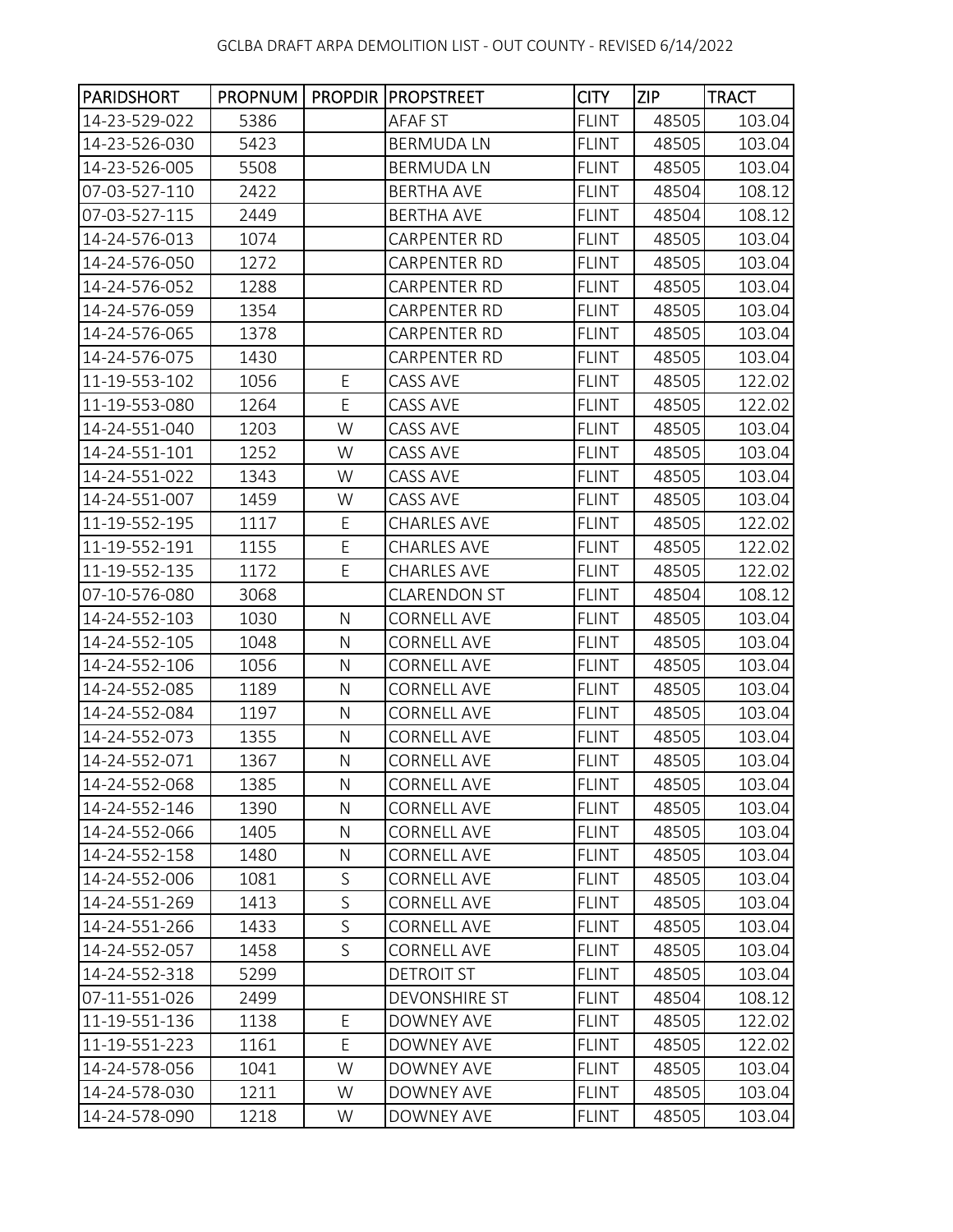| <b>PARIDSHORT</b> | PROPNUM |   | <b>PROPDIR PROPSTREET</b> | <b>CITY</b>  | <b>ZIP</b> | <b>TRACT</b> |
|-------------------|---------|---|---------------------------|--------------|------------|--------------|
| 14-24-578-092     | 1228    | W | DOWNEY AVE                | <b>FLINT</b> | 48505      | 103.04       |
| 14-24-578-095     | 1244    | W | <b>DOWNEY AVE</b>         | <b>FLINT</b> | 48505      | 103.04       |
| 14-24-578-021     | 1257    | W | DOWNEY AVE                | <b>FLINT</b> | 48505      | 103.04       |
| 14-24-578-012     | 1307    | W | <b>DOWNEY AVE</b>         | <b>FLINT</b> | 48505      | 103.04       |
| 14-24-578-109     | 1332    | W | <b>DOWNEY AVE</b>         | <b>FLINT</b> | 48505      | 103.04       |
| 14-24-578-010     | 1339    | W | DOWNEY AVE                | <b>FLINT</b> | 48505      | 103.04       |
| 14-24-578-008     | 1351    | W | <b>DOWNEY AVE</b>         | <b>FLINT</b> | 48505      | 103.04       |
| 14-24-578-113     | 1374    | W | DOWNEY AVE                | <b>FLINT</b> | 48505      | 103.04       |
| 14-24-577-293     | 1417    | W | DOWNEY AVE                | <b>FLINT</b> | 48505      | 103.04       |
| 14-24-577-280     | 1507    | W | DOWNEY AVE                | <b>FLINT</b> | 48505      | 103.04       |
| 14-23-528-049     | 5349    |   | <b>FARMHILL RD</b>        | <b>FLINT</b> | 48505      | 103.04       |
| 14-23-527-028     | 5412    |   | <b>FARMHILL RD</b>        | <b>FLINT</b> | 48505      | 103.04       |
| 14-23-527-017     | 5413    |   | <b>FARMHILL RD</b>        | <b>FLINT</b> | 48505      | 103.04       |
| 14-23-527-029     | 5416    |   | <b>FARMHILL RD</b>        | <b>FLINT</b> | 48505      | 103.04       |
| 11-19-553-168     | 1038    | E | <b>GENESEE AVE</b>        | <b>FLINT</b> | 48505      | 122.02       |
| 14-24-551-243     | 1442    | W | <b>GENESEE AVE</b>        | <b>FLINT</b> | 48505      | 103.04       |
| 14-24-551-246     | 1460    | W | <b>GENESEE AVE</b>        | <b>FLINT</b> | 48505      | 103.04       |
| 14-24-551-135     | 1461    | W | <b>GENESEE AVE</b>        | <b>FLINT</b> | 48505      | 103.04       |
| 14-24-551-311     | 1505    | W | <b>GENESEE AVE</b>        | <b>FLINT</b> | 48505      | 103.04       |
| 14-27-577-064     | 3218    |   | <b>GRACELAWN AVE</b>      | <b>FLINT</b> | 48504      | 105.01       |
| 14-27-553-055     | 3445    |   | <b>GRACELAWN AVE</b>      | <b>FLINT</b> | 48504      | 105.01       |
| 11-19-501-034     | 1089    | E | <b>HARVARD AVE</b>        | <b>FLINT</b> | 48505      | 122.02       |
| 11-19-503-006     | 1278    | E | HARVARD AVE               | <b>FLINT</b> | 48505      | 122.02       |
| 07-11-551-014     | 2507    |   | <b>HATHERLY AVE</b>       | <b>FLINT</b> | 48504      | 108.12       |
| 07-10-526-155     | 3282    |   | <b>HATHERLY AVE</b>       | <b>FLINT</b> | 48504      | 108.12       |
| 07-10-526-144     | 3289    |   | <b>HATHERLY AVE</b>       | <b>FLINT</b> | 48504      | 108.12       |
| 07-10-526-146     |         |   | <b>HATHERLY AVE</b>       | <b>FLINT</b> | 48504      | 108.12       |
| 14-27-576-238     | 3140    |   | <b>HOBSON AVE</b>         | <b>FLINT</b> | 48504      | 105.01       |
| 14-27-576-231     | 3175    |   | HOBSON AVE                | <b>FLINT</b> | 48504      | 105.01       |
| 14-27-577-084     | 3220    |   | <b>HOME AVE</b>           | <b>FLINT</b> | 48504      | 105.01       |
| 11-19-501-146     | 5468    |   | <b>HORTON AVE</b>         | <b>FLINT</b> | 48505      | 122.02       |
| 14-24-504-026     | 1497    |   | <b>HUMPHREY AVE</b>       | <b>FLINT</b> | 48505      | 103.04       |
| 11-19-501-102     | 1115    | E | <b>HUMPHREY AVE</b>       | <b>FLINT</b> | 48505      | 122.02       |
| 11-19-501-101     | 1121    | E | <b>HUMPHREY AVE</b>       | <b>FLINT</b> | 48505      | 122.02       |
| 11-19-501-024     | 1172    | E | <b>HUMPHREY AVE</b>       | <b>FLINT</b> | 48505      | 122.02       |
| 11-19-501-062     | 1184    | E | <b>HUMPHREY AVE</b>       | <b>FLINT</b> | 48505      | 122.02       |
| 14-27-552-027     | 4074    | N | <b>JENNINGS RD</b>        | <b>FLINT</b> | 48504      | 105.01       |
| 11-19-551-114     | 1133    | E | <b>JULIAH AVE</b>         | <b>FLINT</b> | 48505      | 122.02       |
| 11-19-551-094     | 1309    | E | <b>JULIAH AVE</b>         | <b>FLINT</b> | 48505      | 122.02       |
| 11-19-551-059     | 1404    | E | <b>JULIAH AVE</b>         | <b>FLINT</b> | 48505      | 122.02       |
| 14-24-577-213     | 1114    | W | <b>JULIAH AVE</b>         | <b>FLINT</b> | 48505      | 103.04       |
| 14-24-577-227     | 1190    | W | <b>JULIAH AVE</b>         | <b>FLINT</b> | 48505      | 103.04       |
| 14-24-577-164     | 1219    | W | <b>JULIAH AVE</b>         | <b>FLINT</b> | 48505      | 103.04       |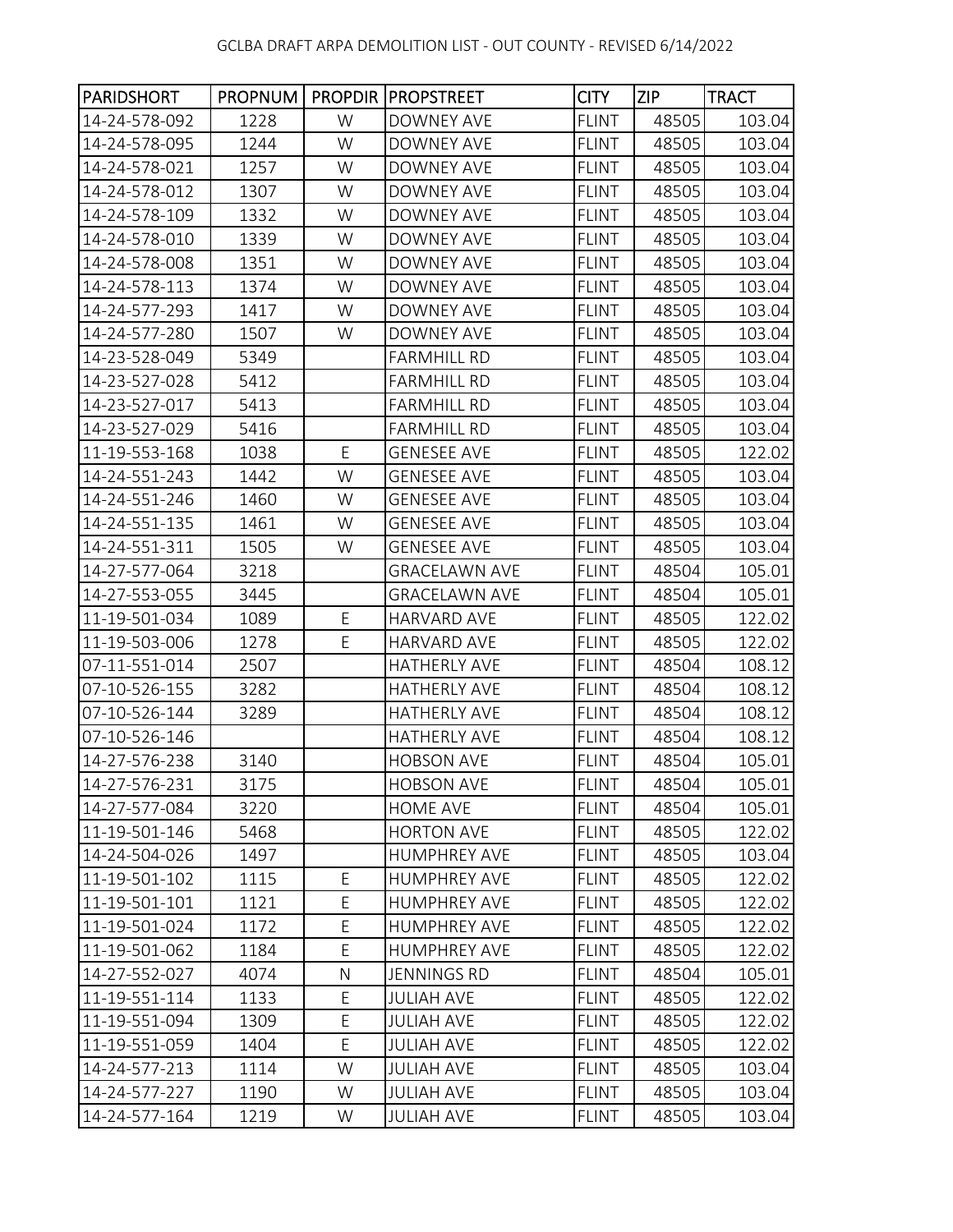| <b>PARIDSHORT</b> |      |   | <b>PROPNUM   PROPDIR   PROPSTREET</b> | <b>CITY</b>  | <b>ZIP</b> | <b>TRACT</b> |
|-------------------|------|---|---------------------------------------|--------------|------------|--------------|
| 14-24-577-151     | 1297 | W | <b>JULIAH AVE</b>                     | <b>FLINT</b> | 48505      | 103.04       |
| 14-24-577-242     | 1298 | W | <b>JULIAH AVE</b>                     | <b>FLINT</b> | 48505      | 103.04       |
| 14-24-577-150     | 1303 | W | <b>JULIAH AVE</b>                     | <b>FLINT</b> | 48505      | 103.04       |
| 14-24-577-148     | 1311 | W | <b>JULIAH AVE</b>                     | <b>FLINT</b> | 48505      | 103.04       |
| 14-24-577-309     | 1330 | W | <b>JULIAH AVE</b>                     | <b>FLINT</b> | 48505      | 103.04       |
| 14-24-577-144     | 1341 | W | <b>JULIAH AVE</b>                     | <b>FLINT</b> | 48505      | 103.04       |
| 14-24-577-141     | 1357 | W | <b>JULIAH AVE</b>                     | <b>FLINT</b> | 48505      | 103.04       |
| 14-24-577-139     | 1365 | W | <b>JULIAH AVE</b>                     | <b>FLINT</b> | 48505      | 103.04       |
| 14-24-577-264     | 1424 | W | <b>JULIAH AVE</b>                     | <b>FLINT</b> | 48505      | 103.04       |
| 14-24-577-269     | 1454 | W | <b>JULIAH AVE</b>                     | <b>FLINT</b> | 48505      | 103.04       |
| 07-10-526-053     | 3300 |   | KISSNER AVE                           | <b>FLINT</b> | 48504      | 108.12       |
| 07-10-526-103     |      |   | KISSNER AVE                           | <b>FLINT</b> | 48504      | 108.12       |
| 14-24-577-039     | 1040 |   | <b>KNICKERBOCKER AVE</b>              | <b>FLINT</b> | 48505      | 103.04       |
| 14-24-577-040     | 1046 |   | <b>KNICKERBOCKER AVE</b>              | <b>FLINT</b> | 48505      | 103.04       |
| 14-24-577-046     | 1094 |   | <b>KNICKERBOCKER AVE</b>              | <b>FLINT</b> | 48505      | 103.04       |
| 14-24-577-011     | 1151 |   | <b>KNICKERBOCKER AVE</b>              | <b>FLINT</b> | 48505      | 103.04       |
| 14-24-576-295     | 1281 |   | <b>KNICKERBOCKER AVE</b>              | <b>FLINT</b> | 48505      | 103.04       |
| 14-24-577-080     | 1288 |   | <b>KNICKERBOCKER AVE</b>              | <b>FLINT</b> | 48505      | 103.04       |
| 14-24-577-081     | 1292 |   | <b>KNICKERBOCKER AVE</b>              | <b>FLINT</b> | 48505      | 103.04       |
| 14-24-577-082     | 1296 |   | <b>KNICKERBOCKER AVE</b>              | <b>FLINT</b> | 48505      | 103.04       |
| 14-24-576-274     | 1411 |   | <b>KNICKERBOCKER AVE</b>              | <b>FLINT</b> | 48505      | 103.04       |
| 14-24-576-272     | 1419 |   | <b>KNICKERBOCKER AVE</b>              | <b>FLINT</b> | 48505      | 103.04       |
| 14-24-529-027     | 1155 |   | <b>KURTZ AVE</b>                      | <b>FLINT</b> | 48505      | 103.04       |
| 14-24-529-028     | 1161 |   | <b>KURTZ AVE</b>                      | <b>FLINT</b> | 48505      | 103.04       |
| 14-24-530-048     | 1082 |   | <b>LOUIS AVE</b>                      | <b>FLINT</b> | 48505      | 103.04       |
| 14-24-530-057     | 1093 |   | <b>LOUIS AVE</b>                      | <b>FLINT</b> | 48505      | 103.04       |
| 14-24-530-051     | 1096 |   | <b>LOUIS AVE</b>                      | <b>FLINT</b> | 48505      | 103.04       |
| 14-24-530-053     | 1104 |   | <b>LOUIS AVE</b>                      | <b>FLINT</b> | 48505      | 103.04       |
| 14-24-529-020     | 1112 |   | LOUIS AVE                             | FLINT        | 48505      | 103.04       |
| 14-27-576-299     | 3217 |   | <b>LYNDON AVE</b>                     | <b>FLINT</b> | 48504      | 105.01       |
| 07-03-577-005     | 3355 |   | MACKIN RD                             | <b>FLINT</b> | 48504      | 108.12       |
| 14-34-577-221     | 3032 |   | MAYWOOD DR                            | <b>FLINT</b> | 48504      | 105.01       |
| 14-34-577-219     | 3038 |   | MAYWOOD DR                            | <b>FLINT</b> | 48504      | 105.01       |
| 14-34-526-007     | 3354 |   | MAYWOOD DR                            | <b>FLINT</b> | 48504      | 105.01       |
| 14-34-577-063     | 3039 |   | MCCULLUM AVE                          | <b>FLINT</b> | 48504      | 105.01       |
| 14-34-577-094     | 3056 |   | MCCULLUM AVE                          | <b>FLINT</b> | 48504      | 105.01       |
| 14-34-577-086     | 3126 |   | MCCULLUM AVE                          | <b>FLINT</b> | 48504      | 105.01       |
| 14-34-577-240     | 3039 |   | <b>MYRTLE AVE</b>                     | <b>FLINT</b> | 48504      | 105.01       |
| 14-34-577-241     | 3040 |   | <b>MYRTLE AVE</b>                     | <b>FLINT</b> | 48504      | 105.01       |
| 14-34-577-206     | 3054 |   | <b>MYRTLE AVE</b>                     | <b>FLINT</b> | 48504      | 105.01       |
| 14-34-577-208     | 3055 |   | <b>MYRTLE AVE</b>                     | <b>FLINT</b> | 48504      | 105.01       |
| 14-23-529-067     | 5481 |   | <b>NASSER ST</b>                      | <b>FLINT</b> | 48505      | 103.04       |
| 14-27-553-134     | 4072 |   | <b>OCONNOR RD</b>                     | <b>FLINT</b> | 48504      | 105.01       |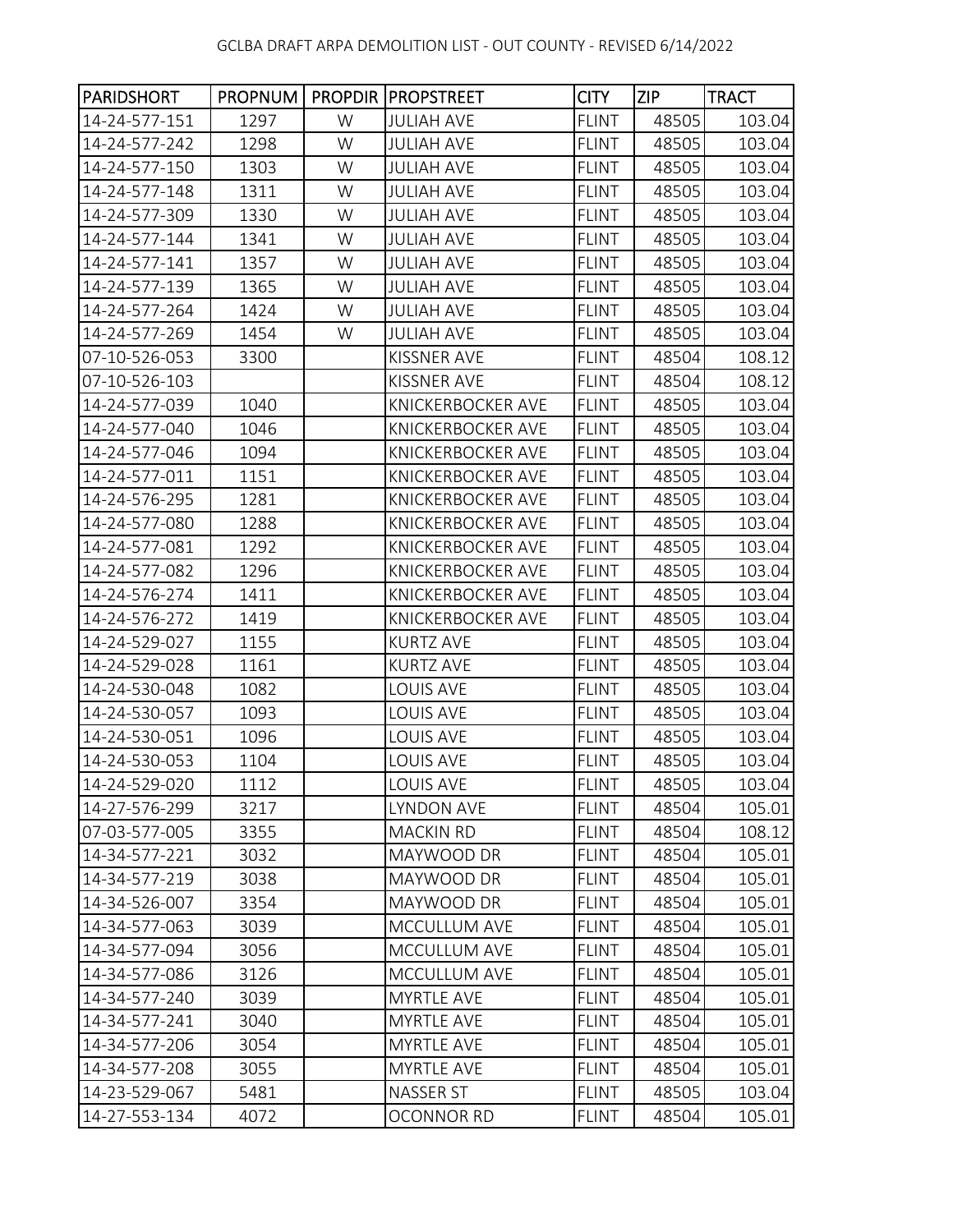| <b>PARIDSHORT</b> |      |   | <b>PROPNUM   PROPDIR   PROPSTREET</b> | <b>CITY</b>  | <b>ZIP</b> | <b>TRACT</b> |
|-------------------|------|---|---------------------------------------|--------------|------------|--------------|
| 14-27-576-027     | 3041 |   | PARKWAY AVE                           | <b>FLINT</b> | 48504      | 105.01       |
| 14-34-551-001     | 3506 |   | PASADENA AVE                          | <b>FLINT</b> | 48504      | 105.01       |
| 14-27-551-004     | 3290 |   | PIERSON RD                            | <b>FLINT</b> | 48504      | 105.01       |
| 14-24-553-048     | 1049 | W | PRINCETON AVE                         | <b>FLINT</b> | 48505      | 103.04       |
| 14-24-529-089     | 1122 | W | PRINCETON AVE                         | <b>FLINT</b> | 48505      | 103.04       |
| 14-24-553-038     | 1139 | W | PRINCETON AVE                         | <b>FLINT</b> | 48505      | 103.04       |
| 14-24-529-006     | 1142 | W | PRINCETON AVE                         | <b>FLINT</b> | 48505      | 103.04       |
| 14-24-553-029     | 1191 | W | PRINCETON AVE                         | <b>FLINT</b> | 48505      | 103.04       |
| 14-24-553-058     | 1243 | W | PRINCETON AVE                         | <b>FLINT</b> | 48505      | 103.04       |
| 14-24-553-017     | 1293 | W | PRINCETON AVE                         | <b>FLINT</b> | 48505      | 103.04       |
| 14-24-552-300     | 1415 | W | PRINCETON AVE                         | <b>FLINT</b> | 48505      | 103.04       |
| 14-24-552-297     | 1435 | W | PRINCETON AVE                         | <b>FLINT</b> | 48505      | 103.04       |
| 14-34-577-015     | 3019 |   | RAYWOOD ST                            | <b>FLINT</b> | 48504      | 105.01       |
| 14-34-577-056     | 3030 |   | RAYWOOD ST                            | <b>FLINT</b> | 48504      | 105.01       |
| 14-34-577-053     | 3042 |   | RAYWOOD ST                            | <b>FLINT</b> | 48504      | 105.01       |
| 11-19-553-055     | 1185 | E | <b>REX AVE</b>                        | <b>FLINT</b> | 48505      | 122.02       |
| 14-27-576-082     | 3105 |   | RIDGEWAY AVE                          | <b>FLINT</b> | 48504      | 105.01       |
| 14-34-577-135     | 3060 |   | <b>ROANOKE ST</b>                     | <b>FLINT</b> | 48504      | 105.01       |
| 14-34-577-133     | 3068 |   | ROANOKE ST                            | <b>FLINT</b> | 48504      | 105.01       |
| 11-20-502-043     |      |   | <b>SCHAAF DR</b>                      | <b>FLINT</b> | 48505      | 122.02       |
| 14-27-576-193     | 3151 |   | SHERMAN AVE                           | <b>FLINT</b> | 48504      | 105.01       |
| 14-27-551-189     | 3294 |   | SHERMAN AVE                           | <b>FLINT</b> | 48504      | 105.01       |
| 14-27-553-072     | 3415 |   | SHERMAN AVE                           | <b>FLINT</b> | 48504      | 105.01       |
| 14-23-528-041     | 5400 |   | STIFFLER RD                           | <b>FLINT</b> | 48505      | 103.04       |
| 14-23-528-038     | 5418 |   | STIFFLER RD                           | <b>FLINT</b> | 48505      | 103.04       |
| 14-23-528-033     | 5468 |   | STIFFLER RD                           | <b>FLINT</b> | 48505      | 103.04       |
| 07-03-527-043     | 2411 |   | <b>THORNTON AVE</b>                   | <b>FLINT</b> | 48504      | 108.12       |
| 07-03-527-012     | 2586 |   | <b>THORNTON AVE</b>                   | <b>FLINT</b> | 48504      | 108.12       |
| 14-24-576-168     | 1018 |   | TREMONT AVE                           | FLINT        | 48505      | 103.04       |
| 14-24-576-128     | 1237 |   | <b>TREMONT AVE</b>                    | <b>FLINT</b> | 48505      | 103.04       |
| 14-24-576-211     | 1250 |   | TREMONT AVE                           | <b>FLINT</b> | 48505      | 103.04       |
| 14-24-576-111     | 1347 |   | <b>TREMONT AVE</b>                    | <b>FLINT</b> | 48505      | 103.04       |
| 14-24-576-110     | 1351 |   | <b>TREMONT AVE</b>                    | <b>FLINT</b> | 48505      | 103.04       |
| 14-24-576-226     | 1360 |   | <b>TREMONT AVE</b>                    | <b>FLINT</b> | 48505      | 103.04       |
| 14-24-576-109     | 1363 |   | <b>TREMONT AVE</b>                    | <b>FLINT</b> | 48505      | 103.04       |
| 14-24-576-228     | 1368 |   | <b>TREMONT AVE</b>                    | <b>FLINT</b> | 48505      | 103.04       |
| 14-24-576-108     | 1369 |   | <b>TREMONT AVE</b>                    | <b>FLINT</b> | 48505      | 103.04       |
| 14-24-576-242     | 1452 |   | <b>TREMONT AVE</b>                    | <b>FLINT</b> | 48505      | 103.04       |
| 14-24-576-248     | 1488 |   | <b>TREMONT AVE</b>                    | <b>FLINT</b> | 48505      | 103.04       |
| 14-24-576-249     | 1492 |   | <b>TREMONT AVE</b>                    | <b>FLINT</b> | 48505      | 103.04       |
| 07-10-526-112     | 3337 |   | <b>WALTON AVE</b>                     | <b>FLINT</b> | 48504      | 108.12       |
| 11-19-503-109     | 1059 | E | YALE AVE                              | <b>FLINT</b> | 48505      | 122.02       |
| 14-24-552-222     | 1030 | W | YALE AVE                              | <b>FLINT</b> | 48505      | 103.04       |